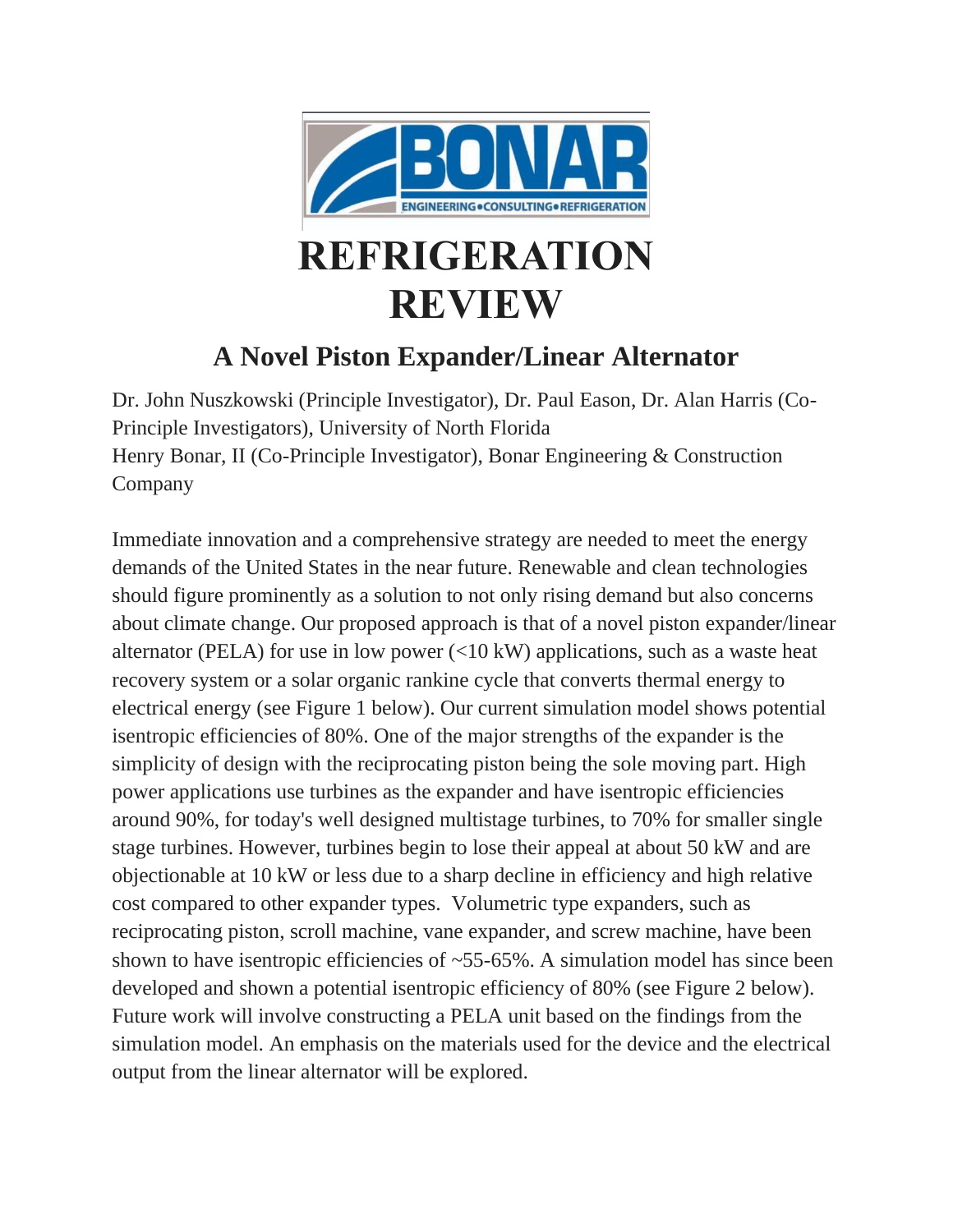

Figure 1 PELA System Diagram (Patent No. US 6,484,498 B1)